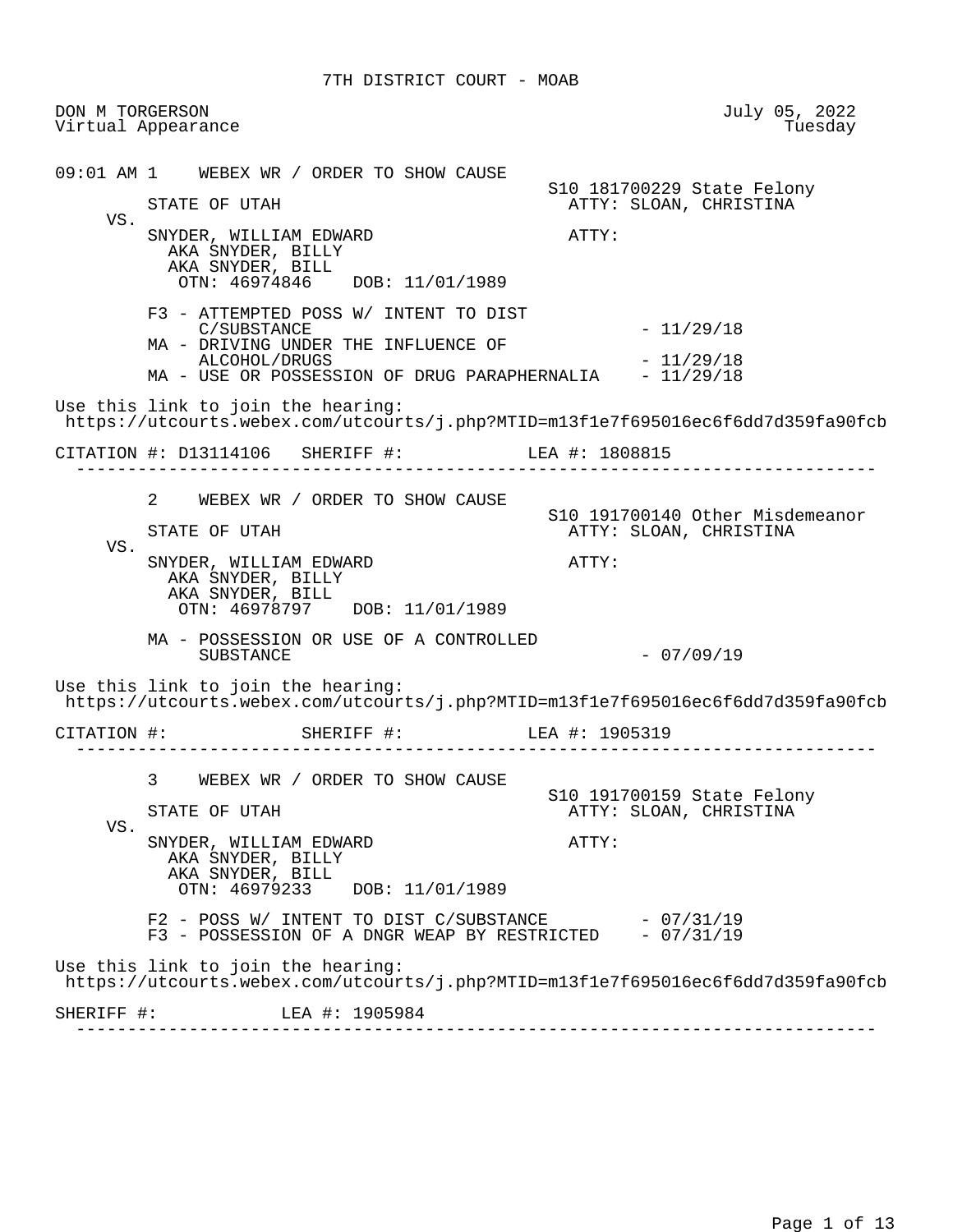DON M TORGERSON July 05, 2022 Virtual Appearance 09:01 AM 4 WEBEX WR / ORDER TO SHOW CAUSE MOA 201700166 State Felony ATTY: SLOAN, CHRISTINA VS. SNYDER, WILLIAM EDWARD **ATTY:**  AKA SNYDER, BILLY AKA SNYDER, BILL OTN: 46984936 DOB: 11/01/1989 MA - ATTEMPTED POSSESSION OR USE OF A  $CONTROLLED$  SUBSTANCE  $-10/11/20$  Use this link to join the hearing: https://utcourts.webex.com/utcourts/j.php?MTID=m13f1e7f695016ec6f6dd7d359fa90fcb SHERIFF #: LEA #: 2020-001361 ------------------------------------------------------------------------------ 09:30 AM 5 WEBEX 2ND CONT. ARRAIGNMENT S10 221700048 Other Misdemeanor STATE OF UTAH ATTY: SLOAN, CHRISTINA MAGEE, COLLEEN VS. PARKER, DALTON LEE ATTY: WISE, AARON OTN: 6258339 DOB: 10/01/1996 MA - ATTEMPTED POSSESSION OF A CONTROLLED SUBSTANCE SCHEDULE  $I/I$ <sup>T</sup>  $-$  03/20/22 MB - ATTEMPTED USE OR POSSESSION OF DRUG PARAPHERNALIA  $-03/20/22$  Use this link to join the hearing: https://utcourts.webex.com/utcourts/j.php?MTID=m13f1e7f695016ec6f6dd7d359fa90fcb CITATION #: SHERIFF #: LEA #: 2201236 ------------------------------------------------------------------------------ 6 WEBEX ARRAIGNMENT A10 221700070 State Felony ATTY: MAGEE, COLLEEN VS. PARKER, DALTON LEE ATTY: WISE, AARON OTN: 62598958 DOB: 10/01/1996  $F2 - THEFT$ <br> $F2 - BURGLARY$  - 05/07/22  $F2 - BURGLARY$ <br> $F3 - THEFT$  - 05/07/22  $F3 - THEFT$ <br> $F3 - THEFT$  - 05/07/22  $F3 - THEFT$  - 05/07/22  $F3 - THEFT$  - 05/07/22  $F3 - THEFT$  - 05/07/22  $F3 - THEFT$  - 05/07/22  $\begin{array}{cccc}\n\mathtt{MA} & - & \mathtt{THEFT} \\
\mathtt{MA} & - & \mathtt{BURGLARY} & \mathtt{OF} & \mathtt{A} & \mathtt{VEHICLE} \\
\end{array} \qquad \begin{array}{cccc}\n\mathtt{MHICLE} & - & 05/07/22 \\
\mathtt{MA} & - & 05/07/22 \\
\end{array}$  $\text{MA}$  - BURGLARY OF A VEHICLE  $\text{MA}$  - 05/07/22<br> $\text{MA}$  - BURGLARY OF A VEHICLE  $\text{MA}$  - BURGLARY OF A VEHICLE  $\text{MA}$  - 05/07/22<br> $\text{MA}$  - BURGLARY OF A VEHICLE MA - BURGLARY OF A VEHICLE MA - UNAUTHORIZED CONTROL OF VEHICLE/EXTENDED TIME (JOYRIDING) - 05/07/22  $MB - THEFT$  Use this link to join the hearing: https://utcourts.webex.com/utcourts/j.php?MTID=m13f1e7f695016ec6f6dd7d359fa90fcb SHERIFF #: LEA #: 2202444 PROSECUTING AGENCY NUMBER: 019220051

------------------------------------------------------------------------------

Page 2 of 13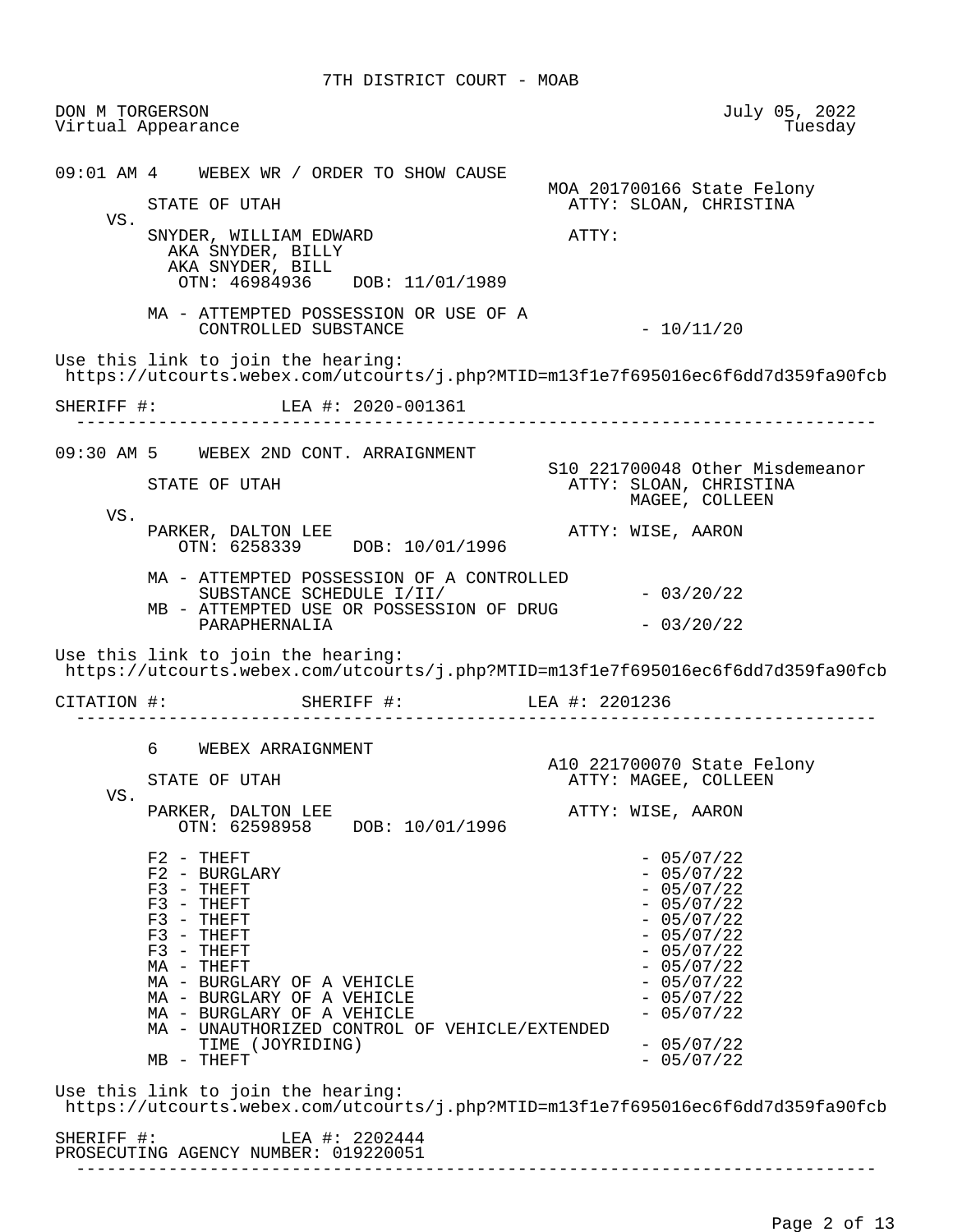| DON M TORGERSON | Virtual Appearance                                                                                                                                                             | July 05, 2022<br>Tuesday                                               |
|-----------------|--------------------------------------------------------------------------------------------------------------------------------------------------------------------------------|------------------------------------------------------------------------|
|                 | 11:00 AM 7 WEBEX CASE MANAGEMENT CONF.<br>DELGADO, BRETT                                                                                                                       | 224700020 Divorce/Annulment<br>ATTY: STOCKS, STEPHEN                   |
| VS.             | LOPEZ TAPIA, ISABEL ROXANA                                                                                                                                                     | ATTY:                                                                  |
|                 | Use this link to join the hearing:<br>https://utcourts.webex.com/utcourts/j.php?MTID=m13f1e7f695016ec6f6dd7d359fa90fcb                                                         |                                                                        |
|                 | 01:00 PM 8 WEBEX PROTECTIVE ORDER                                                                                                                                              | 224700036 Protective Orders                                            |
| VS.             | KENNY, ANGELA K                                                                                                                                                                | ATTY:                                                                  |
|                 | TUCKER, GREGORY SCOTT                                                                                                                                                          | ATTY:                                                                  |
|                 | Use this link to join the hearing:<br>https://utcourts.webex.com/utcourts/j.php?MTID=m13f1e7f695016ec6f6dd7d359fa90fcb                                                         |                                                                        |
|                 | 01:30 PM 9 WEBEX SENTENCING<br>STATE OF UTAH ATTORNEY GENERAL                                                                                                                  | ATG 211700181 State Felony<br>ATTY: BECKETT, KAYTLIN                   |
| VS.             | ALVAREZ, ABEL LINARES<br>OTN: 62597117 DOB: 02/17/1983                                                                                                                         | ATTY: STOCKS, STEPHEN                                                  |
|                 | F2 - HUMAN SMUGGLING<br>F2 - HUMAN TRAFFICKING                                                                                                                                 | $-12/03/21$<br>$-12/03/21$                                             |
|                 | Use this link to join the hearing:<br>https://utcourts.webex.com/utcourts/j.php?MTID=m13f1e7f695016ec6f6dd7d359fa90fcb                                                         |                                                                        |
|                 | SHERIFF #: LEA #: 2021-731<br>PROSECUTING AGENCY NUMBER: 2021-731                                                                                                              |                                                                        |
|                 | 10<br>WEBEX ARRAIGNMENT<br>STATE OF UTAH                                                                                                                                       | S10 221700045 State Felony<br>ATTY: SLOAN, CHRISTINA<br>MAGEE, COLLEEN |
| VS.             | DALTON, KYLER MARTIN<br>OTN: 62598412 DOB: 05/14/1991                                                                                                                          | ATTY: WISE, AARON                                                      |
|                 | $F3$ - CRIMINAL MISCHIEF - LOSS \$1,500 - \$5,000<br>MB - DOMESTIC VIOLENCE IN THE PRESENCE OF A<br>CHILD<br>MC - INTOXICATION<br>CASE INVOLVES DOMESTIC VIOLENCE < <br $\geq$ | $-03/25/22$<br>$-03/25/22$<br>$-03/25/22$                              |
|                 |                                                                                                                                                                                |                                                                        |
|                 | Use this link to join the hearing:<br>https://utcourts.webex.com/utcourts/j.php?MTID=m13f1e7f695016ec6f6dd7d359fa90fcb                                                         |                                                                        |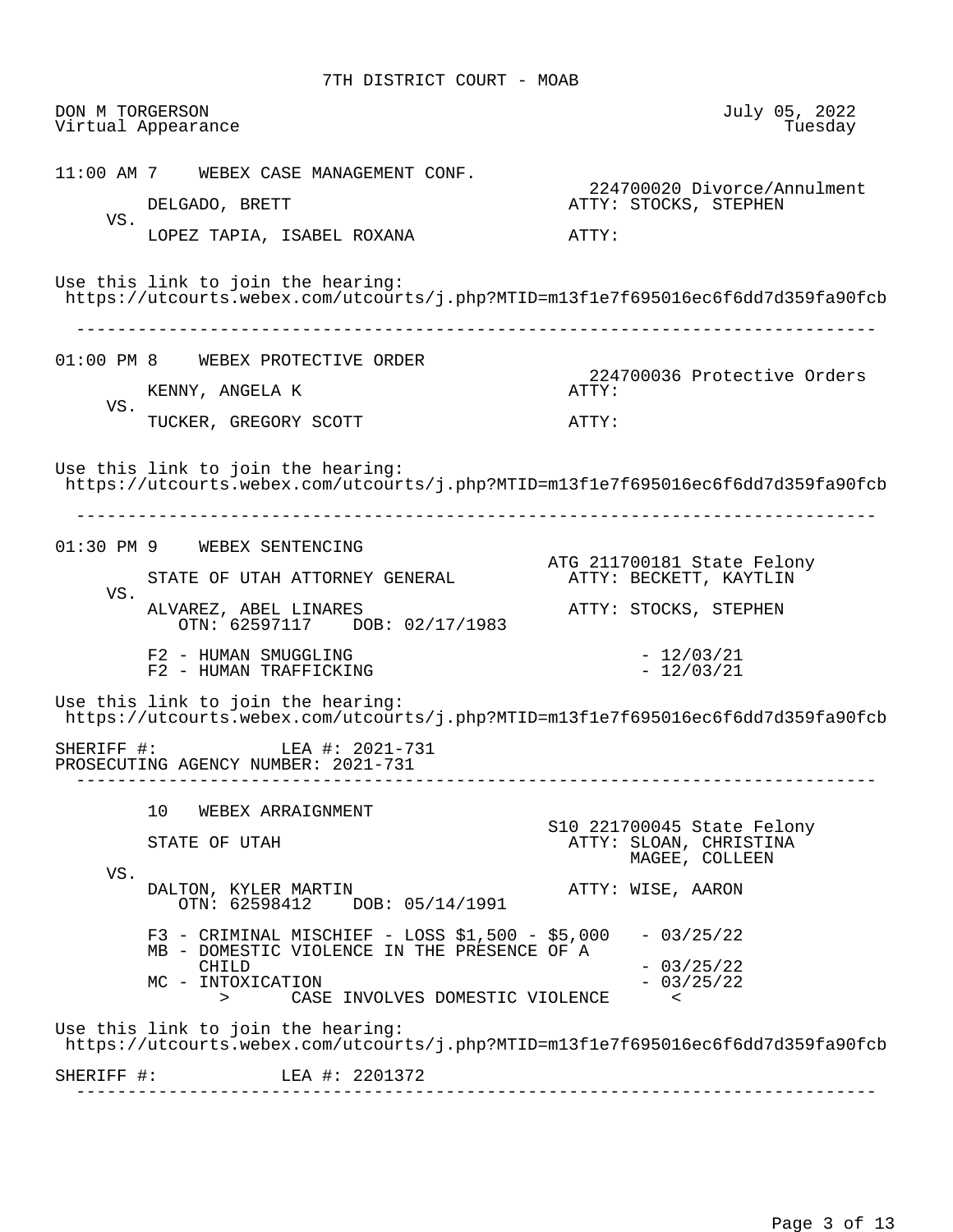DON M TORGERSON July 05, 2022 Virtual Appearance 01:30 PM 11 WEEBX ARRAIGNMENT MOA 221700072 State Felony ATTY: MAGEE, COLLEEN VS. GONZALEZ VILLAESCUSA, MIGUEL **ATTY: WISE, AARON**  OTN: 62599139 DOB: 04/06/1996  $F3 - ASSAULT BY PRISONER$  - 05/24/22 MA - CRIMINAL MISCHIEF - INTENTIONAL DAMAGE, DEFACE, DESTROY PROP<br>- INTERFERENCE WITH ARRESTING OFFICER - 05/24/22 MB - INTERFERENCE WITH ARRESTING OFFICER Use this link to join the hearing: https://utcourts.webex.com/utcourts/j.php?MTID=m13f1e7f695016ec6f6dd7d359fa90fcb SHERIFF #: LEA #: 2022-000627 ------------------------------------------------------------------------------ 12 WEBEX ARRAIGNMENT MOA 221700031 Other Misdemeanor STATE OF UTAH ATTY: SLOAN, CHRISTINA MAGEE, COLLEEN VS. GONZALEZ-VILLAESCUSA, MIGUEL ATTY: WISE, AARON AKA GONZALEZ VILLAESCUSA, MIGUEL AKA MIGUEL, GONZALEZ VILLAESCUSA<br>OTN: 62597968 DOB: 04/06/1996 OTN: 62597968 MA - POSSESSION OR USE OF A CONTROLLED  $SUBSTRACT$   $- 02/17/22$ MB - USE OR POSSESSION OF DRUG PARAPHERNALIA - 02/17/22 Use this link to join the hearing: https://utcourts.webex.com/utcourts/j.php?MTID=m13f1e7f695016ec6f6dd7d359fa90fcb CITATION #: SHERIFF #: LEA #: 2022-000171 ------------------------------------------------------------------------------ 13 WEBEX ARRAIGNMENT S10 225700002 Misdemeanor DUI<br>STATE OF UTAH THE SIDAN, CHRISTINA STATE OF UTAH ATTY: SLOAN, CHRISTINA MAGEE, COLLEEN VS. GONZALEZ-VILLAESCUSA, MIGUEL ATTY: WISE, AARON AKA GONZALEZ VILLAESCUSA, MIGUEL AKA MIGUEL, GONZALEZ VILLAESCUSA OTN: 62597570 DOB: 04/06/1996 MA - POSSESSION OR USE OF A CONTROLLED SUBSTANCE - 01/08/22 MB - DUI - ALCOHOL/DRUGS OR COMBO - RENDERS SAFE OPERATION - 01/08/22 MB - POSSESSION OR USE OF A CONTROLLED SUBSTANCE - 01/08/22 MB - USE OR POSSESSION OF DRUG PARAPHERNALIA - 01/08/22 IN - NO VALID LICENSE - NEVER OBTAINED LICENSE - 01/08/22 Use this link to join the hearing: https://utcourts.webex.com/utcourts/j.php?MTID=m13f1e7f695016ec6f6dd7d359fa90fcb CITATION #: D14116801 SHERIFF #: LEA #: 2200116 ------------------------------------------------------------------------------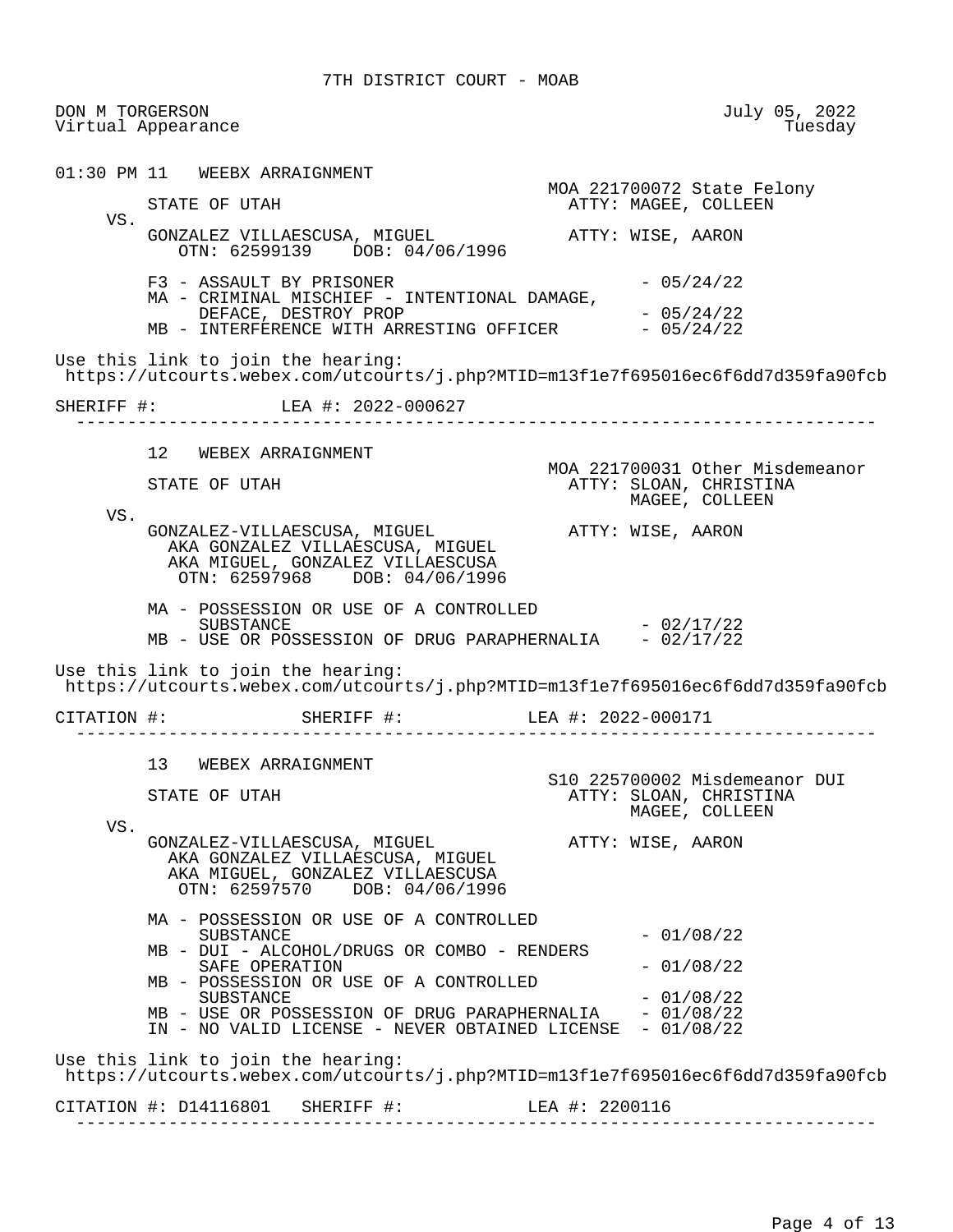7TH DISTRICT COURT - MOAB

 DON M TORGERSON July 05, 2022 Virtual Appearance 01:30 PM 14 WEBEX ORAL ARGUMENTS HEARING S10 221700042 State Felony STATE OF UTAH ATTY: SLOAN, CHRISTINA MAGEE, COLLEEN VS.<br>MITCHELL, STEPHEN ATTY: RUSSELL, STEVE AKA MITCHELL, STEPHEN PHILIP OTN: 62598370 DOB: 08/25/1976  $F2 - POSS W / INIENT TO DIST C/SUBSTANCE - 03/22/22$  $F2$  - POSS W/ INTENT TO DIST C/SUBSTANCE  $-03/22/22$  $F2$  - POSS W/ INTENT TO DIST C/SUBSTANCE  $-03/22/22$  F3 - PURCH, TRANS, POSSESS, USE OF A FIREARM BY RESTRICTED PERSON - 03/22/22 F3 - OBSTRUCTION OF JUSTICE<br>MB - USE OR POSSESSION OF DRUG PARAPHERNALIA - 03/22/22 MB - USE OR POSSESSION OF DRUG PARAPHERNALIA - 03/22/22<br>MC - OPERATING VEHICLE WITHOUT INSURANCE - 03/22/22 MC - OPERATING VEHICLE WITHOUT INSURANCE  $- 03/22/22$ <br>IN - TAIL LIGHT VIOLATION  $- 03/22/22$ IN - TAIL LIGHT VIOLATION Use this link to join the hearing: https://utcourts.webex.com/utcourts/j.php?MTID=m13f1e7f695016ec6f6dd7d359fa90fcb CITATION #: G10072893 SHERIFF #: LEA #: 2201281 ------------------------------------------------------------------------------ 15 WEBEX VONLUNTARY APPEARANCE A10 221700088 Other Misdemeanor<br>ATTY: MAGEE. COLLEEN ATTY: MAGEE, COLLEEN VS. MOORE, ROBERT DAVON **ATTY:**  AKA MOORE, DAVON AKA MOORE, ROBRET D AKA MOORE, FREEDY AKA MOORE, ROBERT D OTN: 62599220 DOB: 02/21/1989 MA - POSSESSION OR USE OF A CONTROLLED  $SUBSTATE$   $- 06/11/22$  MA - POSSESSION OR USE OF A CONTROLLED  $-06/11/22$  MB - POSSESSION OR USE OF A CONTROLLED  $SUBSTRACT$   $- 06/11/22$ MB - USE OR POSSESSION OF DRUG PARAPHERNALIA - 06/11/22 Use this link to join the hearing: https://utcourts.webex.com/utcourts/j.php?MTID=m13f1e7f695016ec6f6dd7d359fa90fcb CITATION #: SHERIFF #: LEA #: 132200332 PROSECUTING AGENCY NUMBER: 019220133 > WARRANT ISSUED < ------------------------------------------------------------------------------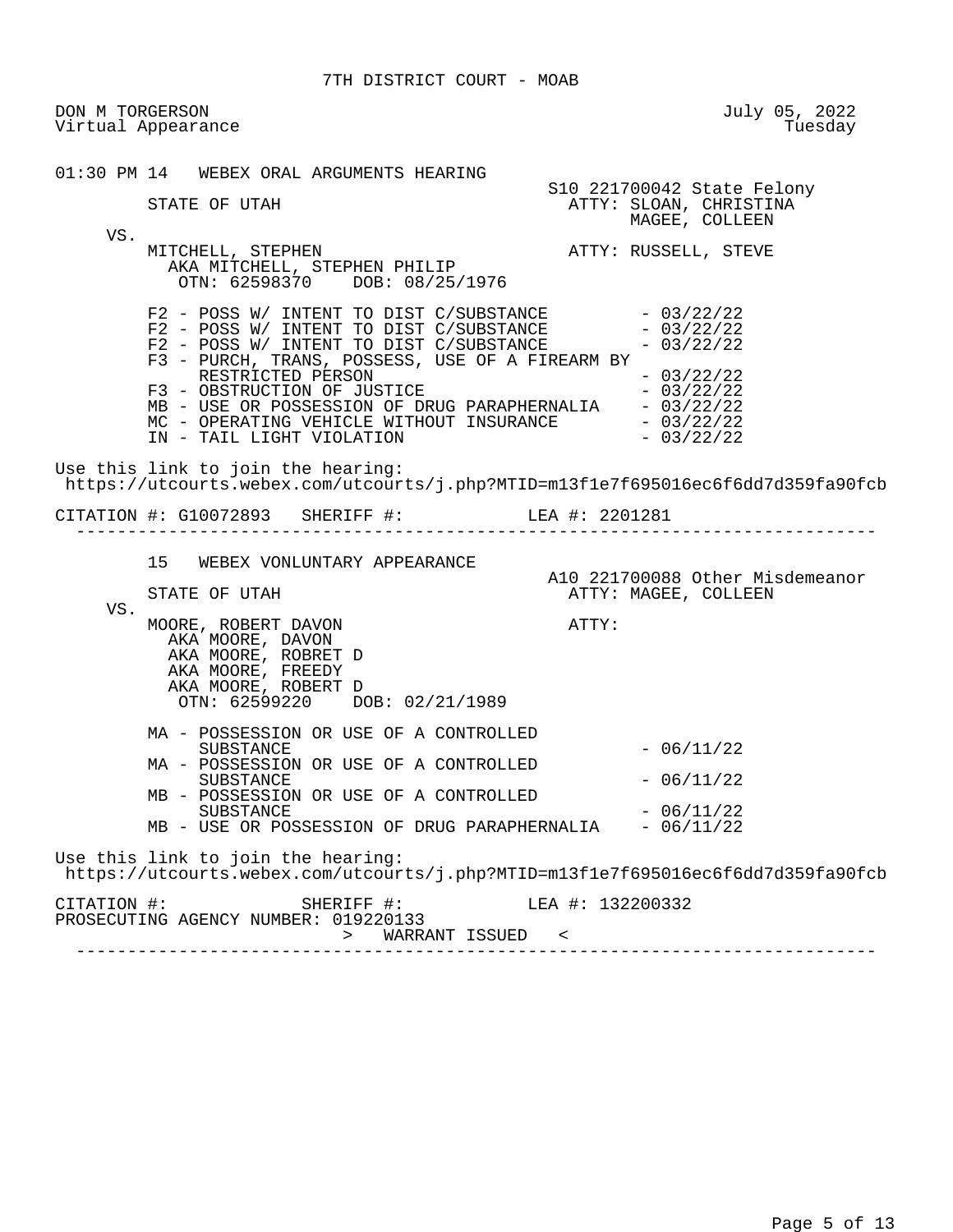DON M TORGERSON July 05, 2022 Virtual Appearance 01:30 PM 16 WEBEX ARRAIGNMENT S10 225700001 Misdemeanor DUI<br>STATE OF UTAH THE STATE ATTY: SLOAN, CHRISTINA STATE OF UTAH ATTY: SLOAN, CHRISTINA MAGEE, COLLEEN VS. NICHOLS, SONJA LOUISE ATTY: SMOLAND, DAIN AKA NICHOLS, SONJA OTN: 62597208 DOB: 12/09/1987 MA - DRIVING UNDER THE INFLUENCE OF ALCOHOL/DRUGS - 12/10/21<br>IMPROPER USAGE OF LANES - 12/10/21 MC - IMPROPER USAGE OF LANES Use this link to join the hearing: https://utcourts.webex.com/utcourts/j.php?MTID=m13f1e7f695016ec6f6dd7d359fa90fcb CITATION #: D13933606 SHERIFF #: LEA #: 2107344 ------------------------------------------------------------------------------ 17 WEBEX TRIAL SETTING MOA 211700097 State Felony STATE OF UTAH ATTY: SLOAN, CHRISTINA MAGEE, COLLEEN VS. PHIPPS, VINCENT LAWRENCE **ATTY: RUSSELL, STEVE**  AKA PHIPPS, VINNIE AKA PHIPPS, VINNY OTN: 62595558 DOB: 08/12/1981 F3 - POSSESSION OR USE OF A CONTROLLED  $-06/29/21$ <br> $-06/29/21$ MB - USE OR POSSESSION OF DRUG PARAPHERNALIA - 06/29/21<br>MB - RECKLESS DRIVING  $MB$  – RECKLESS DRIVING<br>IN – UNSAFE LANE TRAVEL  $IN - UNSAFE$  LANE TRAVEL<br>  $IN - RIGHT$  OF WAY-STOP SIGNS  $- 06/29/21$ IN - RIGHT OF WAY-STOP SIGNS<br>IN - UNSAFE EMERGENCE FROM ALLEY/DRIVEWAY - 06/29/21 IN - UNSAFE EMERGENCE FROM ALLEY/DRIVEWAY Use this link to join the hearing: https://utcourts.webex.com/utcourts/j.php?MTID=m13f1e7f695016ec6f6dd7d359fa90fcb SHERIFF #: LEA #: 2021-000902 ------------------------------------------------------------------------------ 18 WEBEX WAIVER HEARING A10 221700080 State Felony ATTY: SLOAN, CHRISTINA MAGEE, COLLEEN VS.<br>SHEPARD, JANISA LIN ATTY: SCHOFIELD, BRADLEY OTN: 62598883 DOB: 07/06/2000  $F3 - AGGRAVATED ASSAULT$  - 05/04/22 MB - DOMESTIC VIOLENCE IN THE PRESENCE OF A CHILD  $-05/04/22$  MB - DOMESTIC VIOLENCE IN THE PRESENCE OF A  $CHILD$  - 05/04/22 Use this link to join the hearing: https://utcourts.webex.com/utcourts/j.php?MTID=m13f1e7f695016ec6f6dd7d359fa90fcb SHERIFF #: LEA #: 2202383 PROSECUTING AGENCY NUMBER: 019220037 ------------------------------------------------------------------------------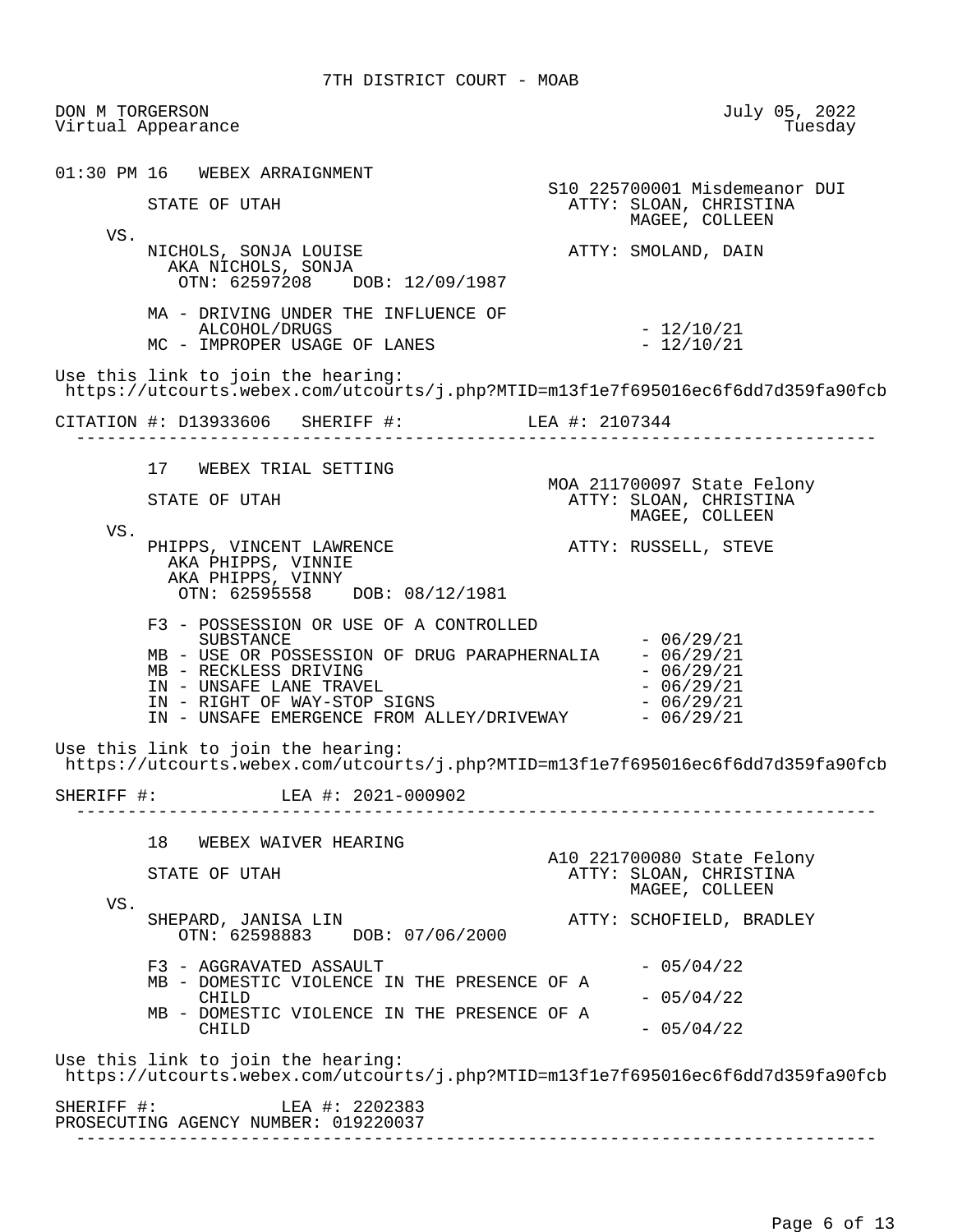DON M TORGERSON July 05, 2022 Virtual Appearance 01:30 PM 19 WEBEX SENTENCING ATG 211700180 State Felony STATE OF UTAH ATTORNEY GENERAL **ATTY: BECKETT, KAYTLIN**  VS. TELLEZ, MAURICIO ESQUIVEL ATTY: WISE, AARON OTN: 62597109 DOB: 02/26/1989

> $F2$  - HUMAN SMUGGLING  $-$  12/03/21<br> $F2$  - HUMAN TRAFFICKING  $-$  12/03/21 F2 - HUMAN TRAFFICKING

SHERIFF #: LEA #: 2021-731 PROSECUTING AGENCY NUMBER: 2021-731 ------------------------------------------------------------------------------

 20 WEBEX ARRAIGNMENT A10 221700061 State Felony ATTY: MAGEE, COLLEEN VS. WARD, DARRON DESHUN JR **ATTY:** WISE, AARON AKA WARD, DERRON DESHUN AKA WARD, DARRON OTN: 62598818 DOB: 07/19/1993  $F3 - AGGRAVATED ASSAULT$  - 04/26/22 MB - POSSESSION OF CONTROLLED SUBSTANCE  $MARTJUANA/SPICE$   $-04/26/22$ MB - DAMAGE / INTERRUPT COMMUNICATION DEVICE - 04/26/22  $MC$  - OPEN CONTAINER IN VEHICLE ON HIGHWAY  $-04/26/22$ 

 Use this link to join the hearing: https://utcourts.webex.com/utcourts/j.php?MTID=m13f1e7f695016ec6f6dd7d359fa90fcb

SHERIFF #: LEA #: 092200286 PROSECUTING AGENCY NUMBER: 019220027 ------------------------------------------------------------------------------

 03:00 PM 21 WEBEX PRETRIAL CONFERENCE 220700023 Eviction<br>ATTY: HINES, ROBERT A VS. DILLINGHAM, JEFFERY WALTER ATTY: STOCKS, STEPHEN

 Use this link to join the hearing: https://utcourts.webex.com/utcourts/j.php?MTID=m13f1e7f695016ec6f6dd7d359fa90fcb

------------------------------------------------------------------------------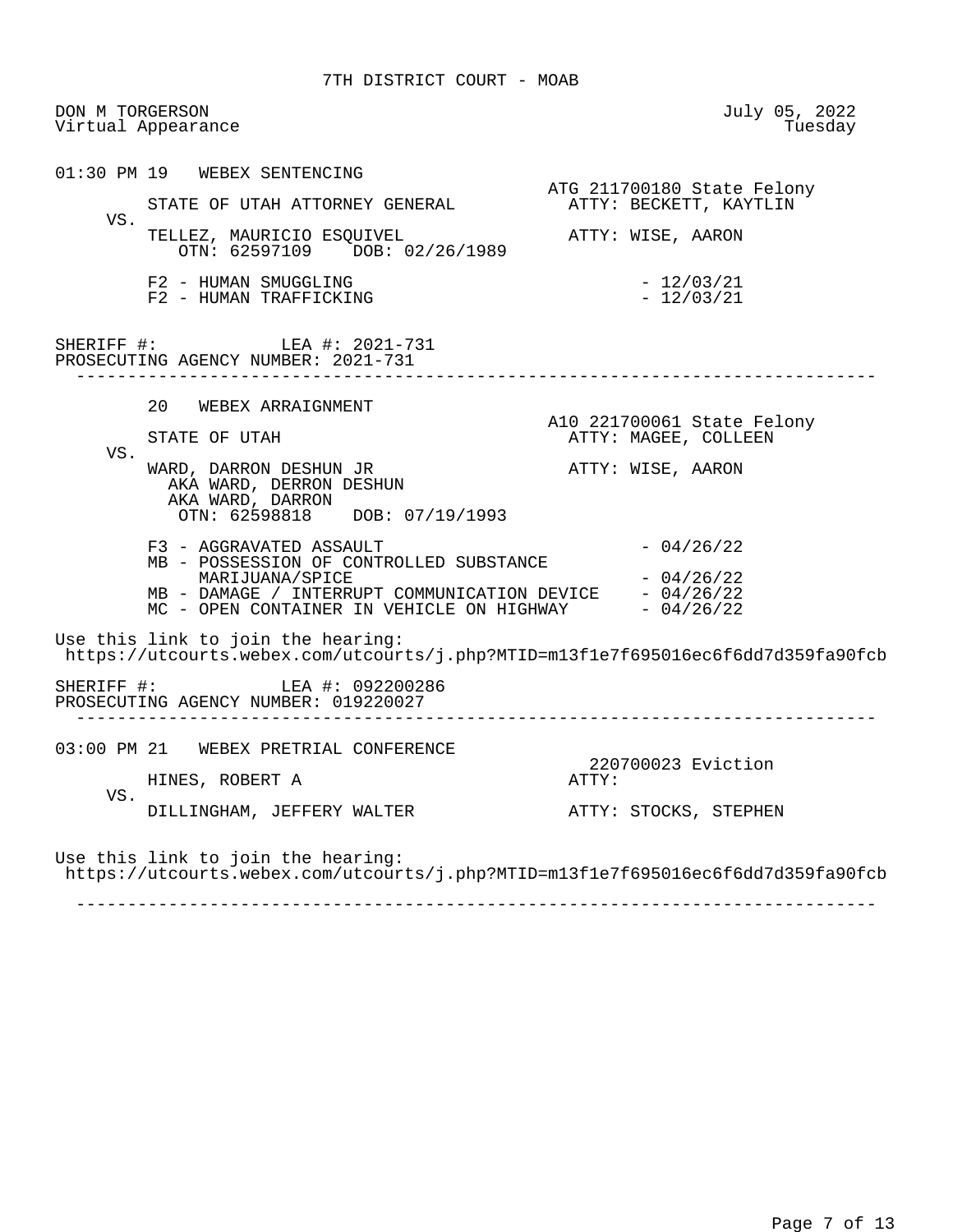DON M TORGERSON July 11, 2022 Virtual Appearance 09:00 AM 1 WEBEX CONT. ARRAIGNMENT STATE OF UTAH STATE STATE OF UTAH STATE SECULIES STATE OF UTAH ATTY: SLOAN, CHRISTINA MAGEE, COLLEEN VS. ZEILER, ROBERT LEE ATTY: RUSSELL, STEVE OTN: 46987012 DOB: 08/09/1978  $F3 - ASSAULT BY PRISONER$  - 04/27/21 SHERIFF #: LEA #: 2102522 ------------------------------------------------------------------------------ 09:01 AM 2 WEBEX PRETRIAL CONFERENCE MOA 211700042 State Felony ATTY: SLOAN, CHRISTINA MAGEE, COLLEEN VS. ZEILER, ROBERT LEE ATTY: RUSSELL, STEVE OTN: 46986436 DOB: 08/09/1978 F3 - PROPEL/THROW OBJ/SUB AT OFFICER/OTHER BY PRISONER W/INJURY - 02/26/21<br>ASSAULT - 02/26/21  $MB - ASSAULT$  MC - ATTEMPTED CRIMINAL MISCHIEF - INTENTIONAL DAMAGE, DEFACE, DES - 02/26/21 SHERIFF #: LEA #: 2021-000256 ------------------------------------------------------------------------------ 3 WEBEX ARRAIGNMENT A10 221700063 Other Misdemeanor<br>
ATTY: MAGEE, COLLEEN ATTY: MAGEE, COLLEEN VS.<br>ZEILER, ROBERT LEE ATTY: RUSSELL, STEVE OTN: 62598982 DOB: 08/09/1978 MA - FAIL TO STOP AT COMMAND OF LAW ENFORCEME - 05/04/22<br>MB - INTERFERENCE WITH ARRESTING OFFICER - 05/04/22 MB - INTERFERENCE WITH ARRESTING OFFICER - 05/04/22  $MC - INTOXICATION$  - 05/04/22  $IN - DISORDERLY CONDUCT$  - 05/04/22 CITATION #: SHERIFF #: LEA #: 2022-000513 PROSECUTING AGENCY NUMBER: 019220044

------------------------------------------------------------------------------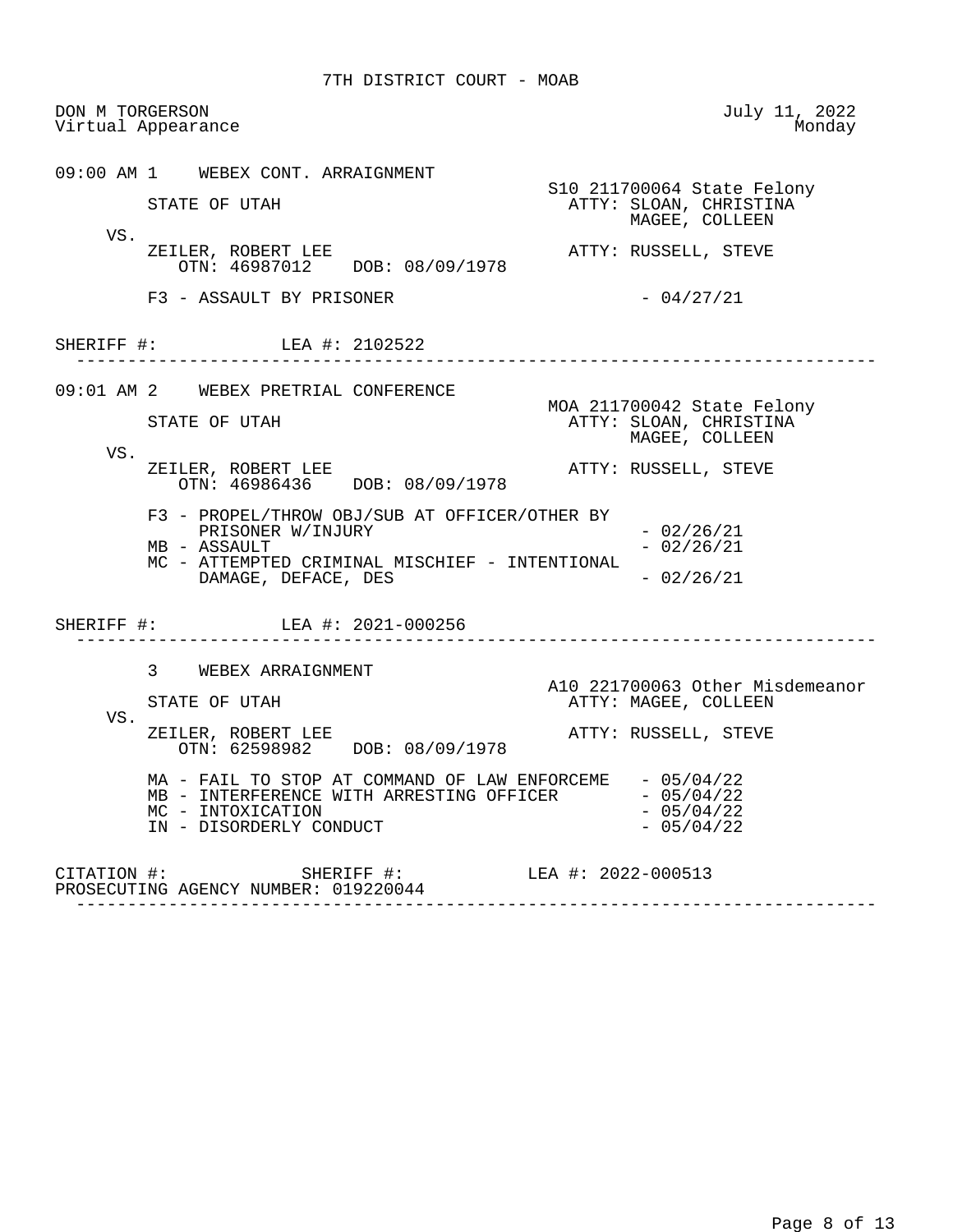JEREMIAH HUMES July 11, 2022 Virtual Appearance

|            | 12:30 PM 4 WEBEX CONT PRETRIAL CONFERENCE                                                          |                                                                        |
|------------|----------------------------------------------------------------------------------------------------|------------------------------------------------------------------------|
|            | STATE OF UTAH                                                                                      | S10 201700138 State Felony<br>ATTY: SLOAN, CHRISTINA<br>MAGEE, COLLEEN |
| VS.        | BELL, RANDI LOU<br>AKA VOSS, RANDI<br>OTN: 46984274 DOB: 12/17/1981                                | ATTY: TANNER, MARK                                                     |
|            | F2 - THEFT OF RENTAL VEHICLE<br>F3 - PROPEL/THROW OBJ/SUB AT OFFICER/OTHER BY<br>PRISONER W/INJURY | $-07/14/20$<br>$-08/11/20$                                             |
| SHERIFF #: | LEA #: 2005233                                                                                     |                                                                        |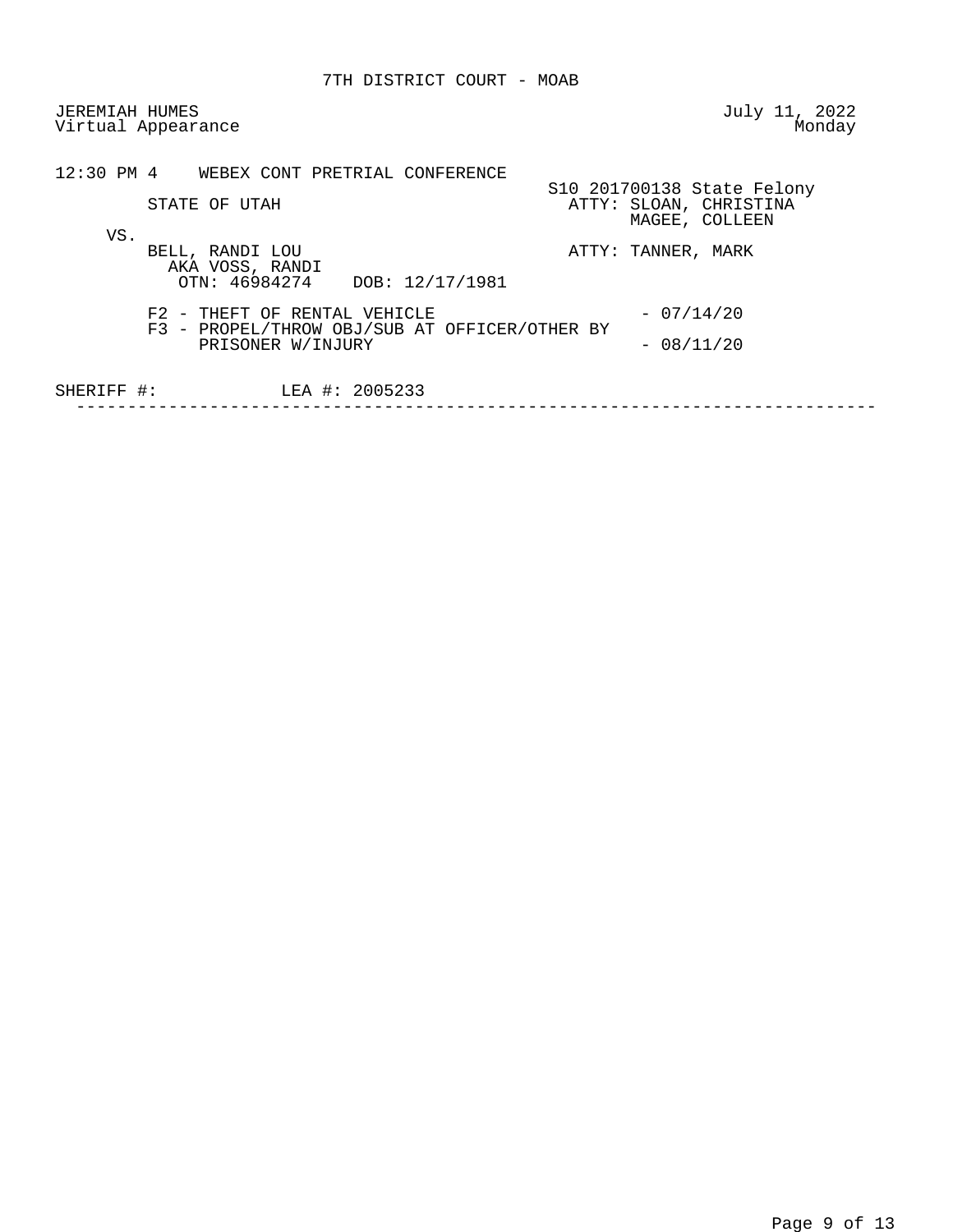MARY L MANLEY **MANULARY** SERVICE STATES AND MARY L MANUSCHE STATES AND MARY LATE AND MANUSCHE STATES AND MANUSCHE thursday and the contract of the contract of the contract of the contract of the contract of the contract of the contract of the contract of the contract of the contract of the contract of the contract of the contract of t

| $11:00$ AM 1 |  | DRUG COURT |
|--------------|--|------------|
|--------------|--|------------|

|     | STATE OF UTAH                                            | S10 221700065 State Felony<br>ATTY: SLOAN, CHRISTINA<br>MAGEE, COLLEEN |
|-----|----------------------------------------------------------|------------------------------------------------------------------------|
| VS. | BIENVENU, RICHARD SHANE<br>OTN: 62598941 DOB: 11/17/1968 | ATTY: WISE, AARON                                                      |

 F3 - POSSESSION OR USE OF A CONTROLLED  $-05/07/22$ 

 SHERIFF #: LEA #: 2202452 ------------------------------------------------------------------------------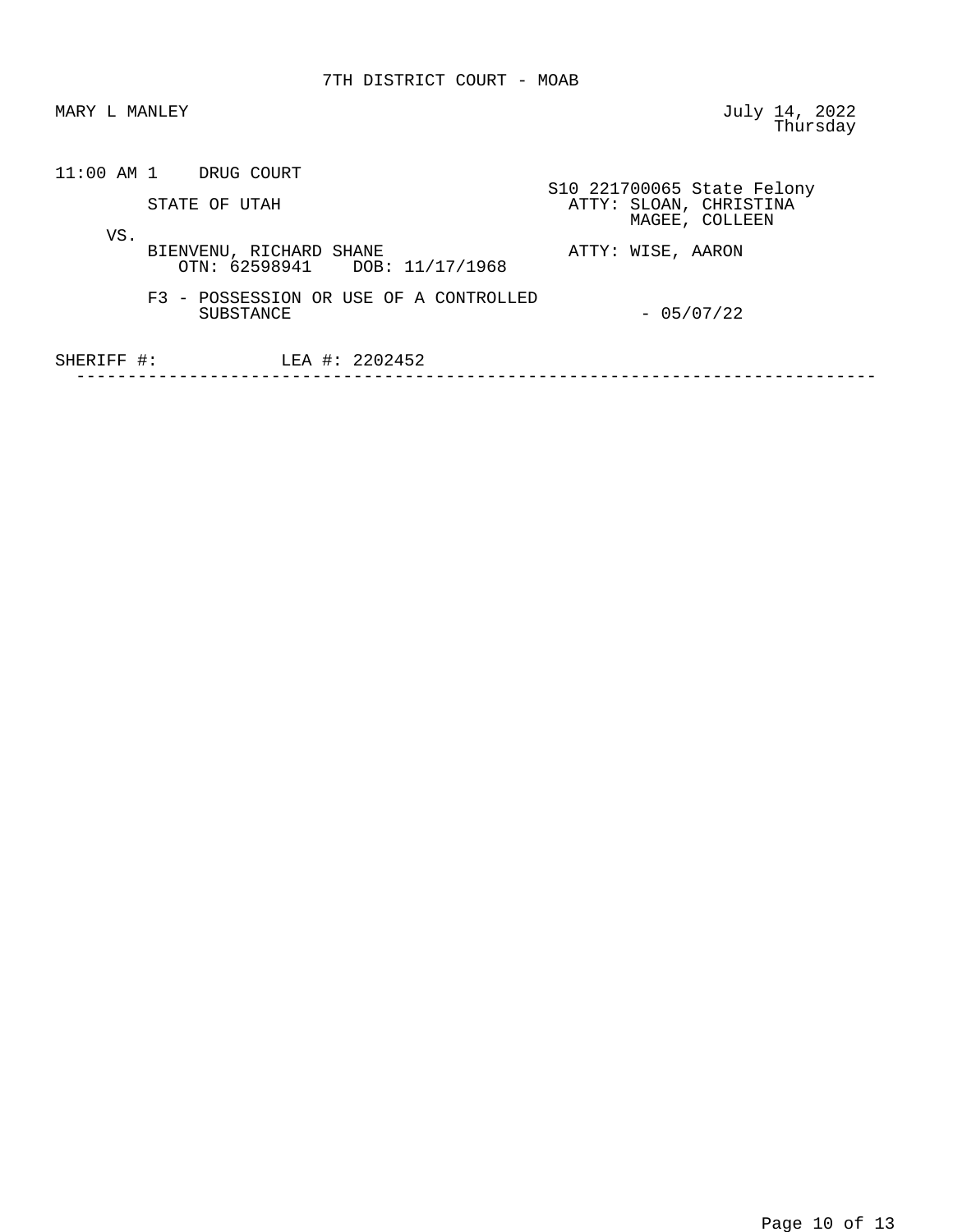| MARY L MANLEY | Virtual Appearance                                                                                                                             | July 14, 2022<br>Thursday                                              |
|---------------|------------------------------------------------------------------------------------------------------------------------------------------------|------------------------------------------------------------------------|
| VS.           | 11:00 AM 2 WEBEX DRUG COURT<br>STATE OF UTAH                                                                                                   | S10 201700204 State Felony<br>ATTY: SLOAN, CHRISTINA<br>MAGEE, COLLEEN |
|               | DINSMORE, DEREK ALERON<br>AKA DINSMORE, DERRICK ALERON<br>OTN: 46985511 DOB: 07/17/1982                                                        | ATTY:                                                                  |
|               | F2 - ATTEMPTED DISTRIBUTE/OFFER/ARRANGE<br>DISTRIBUTION OF CONTROLLED<br>F3 - ATTEMPTED DISTRIBUTE/OFFER/ARRANGE<br>DISTRIBUTION OF CONTROLLED | $-12/08/20$<br>$-12/08/20$                                             |
|               | SHERIFF #: LEA #: 2007828                                                                                                                      |                                                                        |
|               | 3 WEBEX DRUG COURT<br>STATE OF UTAH                                                                                                            | S10 191700215 State Felony<br>ATTY: SLOAN, CHRISTINA<br>MAGEE, COLLEEN |
| VS.           | HANSELL, SARAH JEANETTE<br>OTN: 46980926 DOB: 07/07/1983                                                                                       | ATTY: FITZGERALD, AUTUMN                                               |
|               | F3 - ATTEMPTED POSS W/ INTENT TO DIST<br>C/SUBSTANCE<br>F3 - ATTEMPTED POSS W/ INTENT TO DIST<br>C/SUBSTANCE                                   | $-10/24/19$<br>$-10/24/19$                                             |
|               | SHERIFF #: LEA #: 1908465                                                                                                                      |                                                                        |
|               | 4<br>WEBEX DRUG COURT<br>STATE OF UTAH                                                                                                         | S10 201700202 State Felony<br>ATTY: SLOAN, CHRISTINA<br>MAGEE, COLLEEN |
| VS.           | JOE, ADALBERT DEAN<br>AKA ADALBERT, JOE DEAN<br>AKA JOE, DUN DUN<br>OTN: 46985495 DOB: 06/30/1994                                              | ATTY: WISE, AARON                                                      |
|               | F3 - POSSESSION OF A DNGR WEAP BY RESTRICTED<br>MA - ATTEMPTED POSSESSION OR USE OF A<br>CONTROLLED SUBSTANCE                                  | $-12/02/20$<br>$-12/02/20$                                             |
|               | SHERIFF #: LEA #: 2007719                                                                                                                      |                                                                        |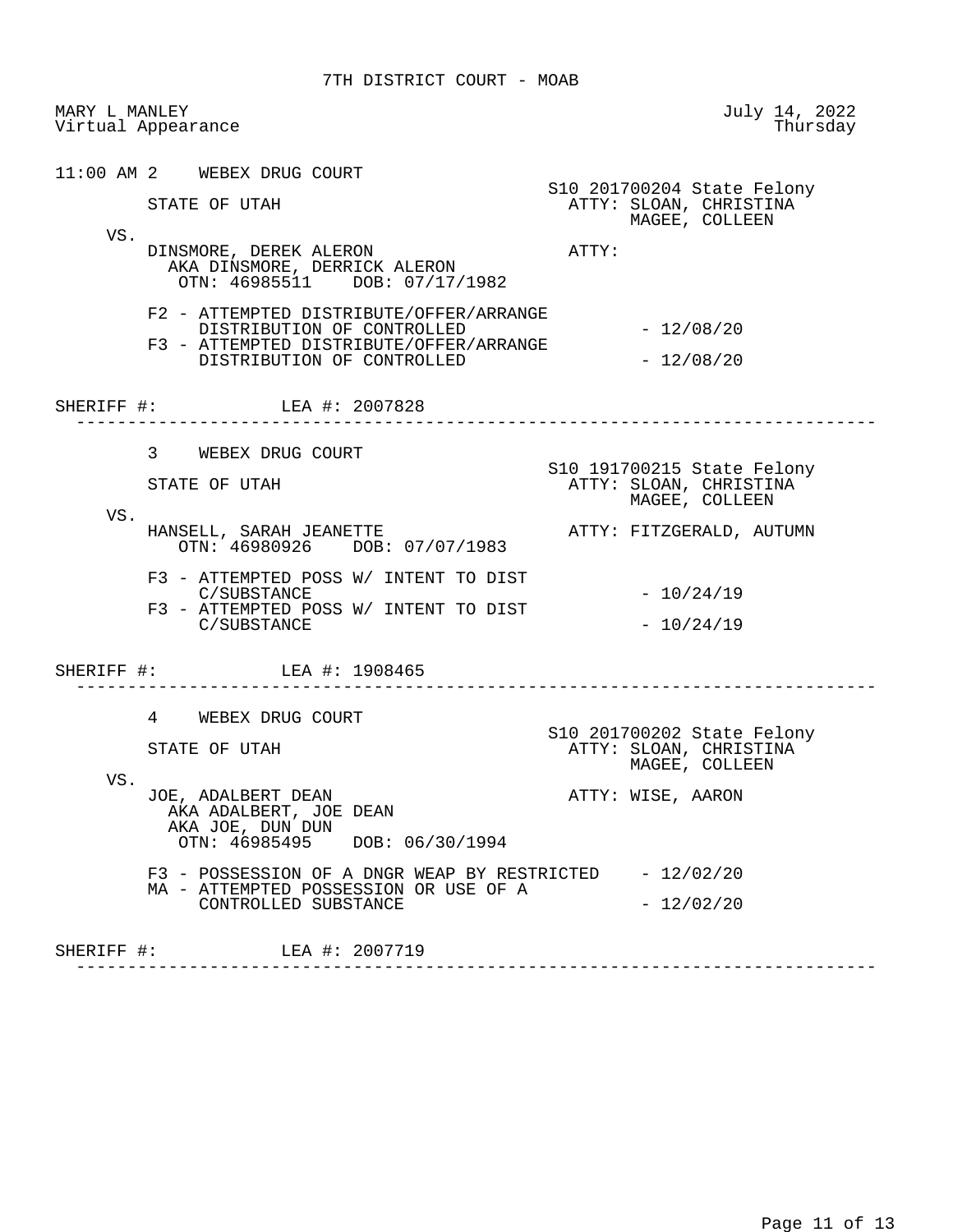7TH DISTRICT COURT - MOAB

 MARY L MANLEY July 14, 2022 Virtual Appearance 11:00 AM 5 WEBEX DRUG COURT MOA 211700106 State Felony STATE OF UTAH ATTY: SLOAN, CHRISTINA MAGEE, COLLEEN VS. MANSON, LOUIS GRANT ATTY: WISE, AARON OTN: 62595913 DOB: 02/11/1981 F3 - POSSESSION OR USE OF A CONTROLLED  $-08/05/21$ SHERIFF #: LEA #: 2021-001061 ------------------------------------------------------------------------------ 6 WEBEX DRUG COURT MOA 211700184 State Felony STATE OF UTAH ATTY: SLOAN, CHRISTINA MAGEE, COLLEEN VS. PILIBOSIAN, SHAWN AXL ATTY: WISE, AARON AKA PILIBOSIAN, SHAWN AXEL OTN: 62597323 DOB: 04/25/1989 F3 - CRIMINAL MISCHIEF - INTENTIONAL DAMAGE, DEFACE, DESTROY PROP - 12/16/21 MB - DOMESTIC VIOLENCE IN THE PRESENCE OF A CHILD  $- 12/16/21$ MB - DOMESTIC VIOLENCE IN THE PRESENCE OF A CHILD  $- 12/16/21$ MB - DOMESTIC VIOLENCE IN THE PRESENCE OF A CHILD - 12/16/21<br>- 12/16/21 MC - INTOXICATION > CASE INVOLVES DOMESTIC VIOLENCE < SHERIFF #: LEA #: 2021-001647 ------------------------------------------------------------------------------ 7 WEBEX DRUG COURT MOA 201700140 State Felony STATE OF UTAH ATTY: SLOAN, CHRISTINA MAGEE, COLLEEN VS. VANWINKLE, RYAN EVAN ATTY: WISE, AARON OTN: 46984514 DOB: 01/04/1987 F3 - ATTEMPTED RECEIVE OR TRANSFER STOLEN<br>VEHICLE  $-09/04/20$ SHERIFF #: LEA #: 2020-001115 ------------------------------------------------------------------------------